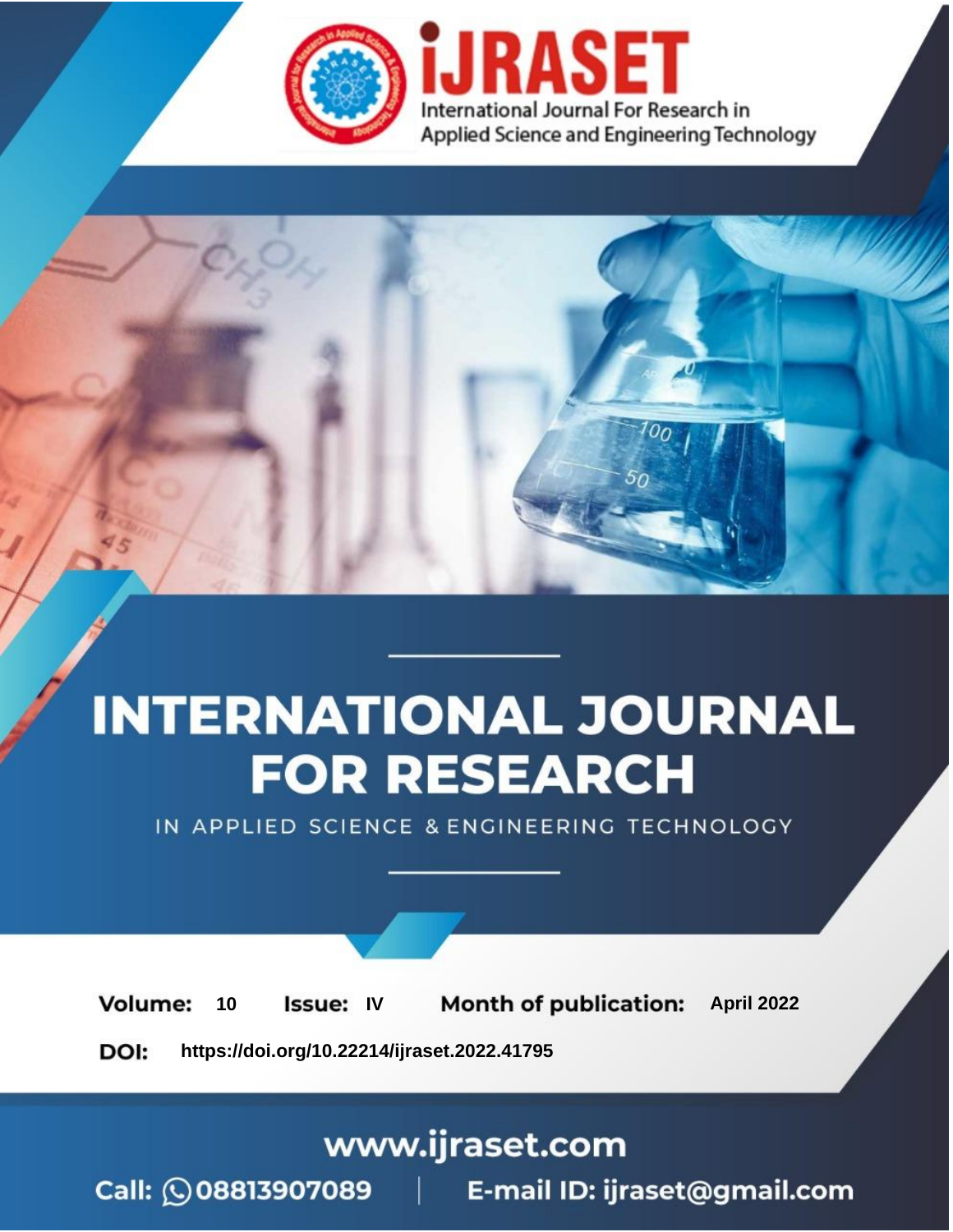

# **AI Based Email System using Speech Recognition**

Prof. Rupali Umbare<sup>1</sup>, Nisha Hirani<sup>5</sup>, Parnika Pawar<sup>4</sup>, Sanket Ghodke<sup>3</sup>, Rohan Dongare<sup>6</sup>, Prof. Rajarshi Shahu<sup>2</sup> *1, 2, 3, 4, 5, 6 (B.E, Department of Information Technology, Rajarshi Shahu College of Engineering, Tathawade, Pune)*

*Abstract: We have seen that the inception of the Internet has incredibly revolutionized many fields. One of the major fields that the Internet has revolutionized is communication. And talking about communication, the first thing that comes to our mind is Email. Emails are considered to be the most reliable way of communication over the Internet, for sending or receiving some important information. But there is a special condition for humans to access the Internet and it is that you must be able to see. But there are some visually challenged people or blind people who cannot see a computer screen or access a simple keyboard. According to a survey there are more than approximately 250 million visually challenged people around the globe. The only way by which a visually impaired person can send an Email is, they have to dictate the entire content of the mail to a third person (not visually challenged) and then the third person will compose the mail and send it on the behalf of the visually impaired person. But this is not the correct way to deal with such a problem. It is very less likely that every time a visually challenged person can find someone for help. Although for these reasons the especially abled people are criticized by our society. So, for the betterment of society and giving equal status to such especially abled people we have come up with this project idea which provides the user with the ability to send email using voice commands without the need of a keyboard or any other visual things. Voice technology can make powerful contributions to society, especially where hands-free technology is needed in hospitals and care centers. This can be used in writing emails as well! The base idea behind our project is to use voice for writing emails.*

# **I. INTRODUCTION**

In today's world, when we think of communication using the internet, the first thing that comes to our mind is communication via email. Email is being used worldwide and hence it has become one of the most reliable ways for exchange of some important information. A survey found that by the start of 2019, there were an estimated 3.8 billion email accounts around the world indicating that almost half of the population uses email.

However, there are millions of visually challenged people who face difficulties in accessing the existing email systems. They are very far away from email systems and the internet. Every time they want to send an email, they will have to seek help from a third person asking him/her to compose and send emails on the behalf of the visually impaired person. But this approach will not help in maintaining the integrity of the mails. Hence, we can say that the existing systems are not easily accessible to them.

We identified this problem to be very important and came up with an idea that will help visually challenged people to write emails through voice commands without using a keyboard.

# **II. LITERATURE SURVEY**

*A. Human computer interaction (HCI) based Smart Voice Email (Vmail) Application - Assistant for Visually Impaired Users (VIU)* In this paper, they have designed an application for visually impaired users. They have used human voices as input instead of typing on the keyboard. It focuses on reducing the load incurred in human memory. Also they have used GSTT for conversion of audio to text and recognizing commands which will control flow of the system

# *B. Voice Email Based on SMTP For Physically Handicapped*

In this paper, the system is focused on the user's behavior and their perspective view. This system should be accessible to all types of people including illiterate people and even new users. Their system uses IVR (interactive voice response) in order to interact with the users. The system is completely made for physically challenged people for easy communication. It enhances the path of communication in a fast and interesting way. Even the normal users can utilize the system smoothly.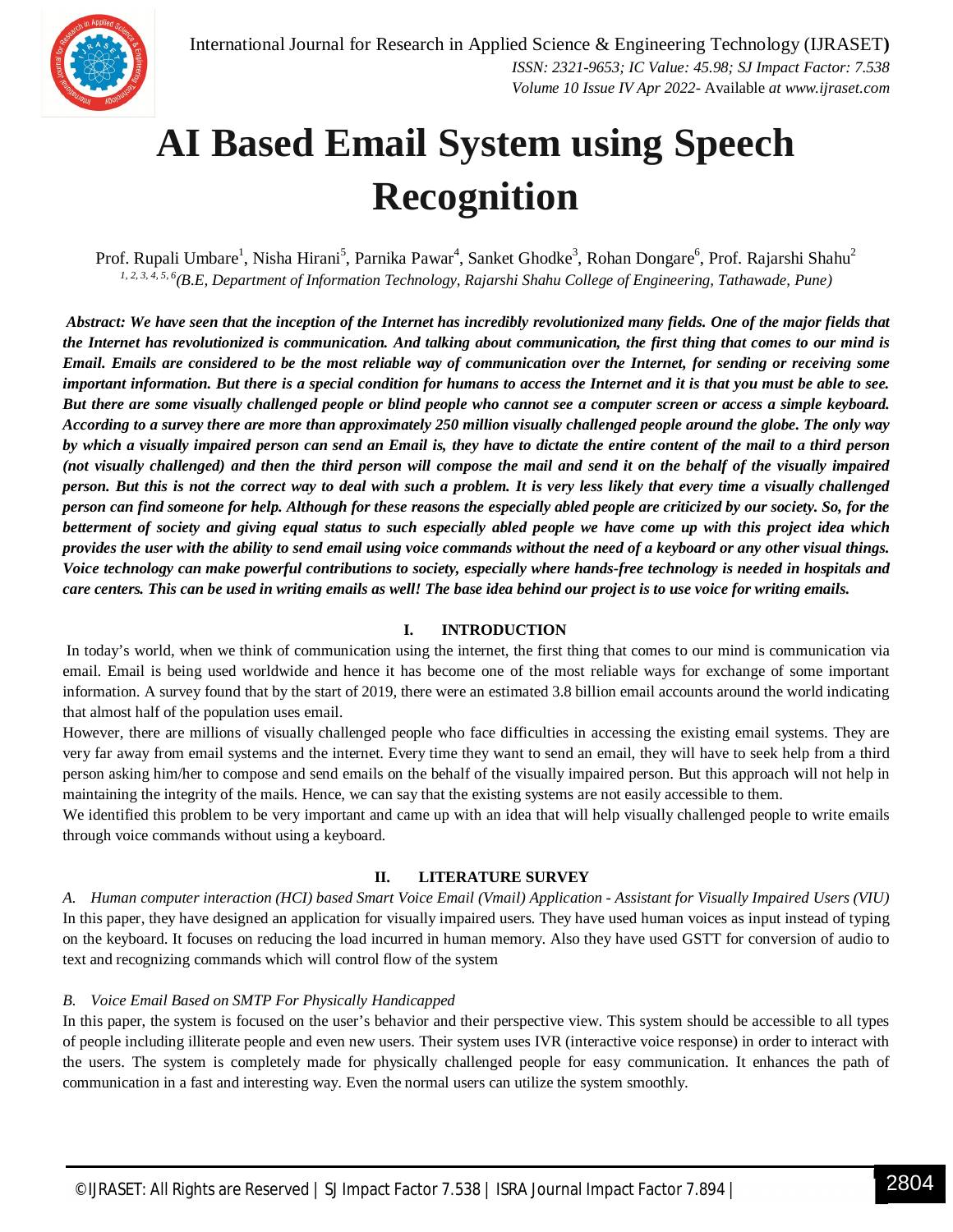

# International Journal for Research in Applied Science & Engineering Technology (IJRASET**)**  *ISSN: 2321-9653; IC Value: 45.98; SJ Impact Factor: 7.538*

 *Volume 10 Issue IV Apr 2022-* Available *at www.ijraset.com*

# *C. Controlling Email System Using Audio with Speech Recognition and Text to Speech*

This paper provides a summary of the speech recognition technology as well as the most recent developments. This paper is based on methodology and Architecture of voice interaction starting from sender name, subject and body of email which makes it audio controlled email bot. This work proposes a system in which sender will login to own email account and with the help of voice commands and speech that individual will manage to context and send email to particular person available in sender's list. This study focuses on ASR systems with a broad vocabulary that can enable speaker-independent activity and continuous speech in multiple languages.

# *D. Design, Development and Implementation of (a Voice Email System using Next Generation Networks Technology - A Case Study*

This paper presents a Voice Email application which was built on Siemens' state-of-the-art Next Generation Network Technology we SURPASS. Further enhancements to the system are possible. The Voice Email system will become a starting point for the future of voice browsing technologies over the phone where there will be wide spreading of applications and services from different areas.

# *E. Discovery of Activities' Actor Perspective from Emails based on Speech Acts Detection*

This paper first formalizes the knowledge we may discover from emails related to actors' perspectives. Then, it introduces an approach based on speech act detection from textual content of emails for discovering such knowledge. Approach is validated using a public email dataset. Results are publicly provided to be a first step towards ensuring reproducibility in the studied area.

#### **III. MODULES**

#### *A. Speech Synthesizer*

The application uses google WebKit API that helps us in the voice recognition and processing. The input provided by the microphone of the device or the headphones is given into the API so it further does the conversion of voice to text. The input voice is processed by recognizing its distance, pace, continuity and language. The result of the processed voice is then stored in a string format into the database.

| Table 1: Speech synthesizer I/O |  |  |
|---------------------------------|--|--|
|---------------------------------|--|--|

| Input  | Voice Using Microphone       |
|--------|------------------------------|
| Output | <b>Text In String Format</b> |

#### *B. Commands*

The application will recognize the following voice commands when commanded or said by the user.

| "Write email"                              | Opens the email composer window.                                    |
|--------------------------------------------|---------------------------------------------------------------------|
| "Edit Send to"                             | Place cursor into text box and type recipient email id.             |
| "Edit the content in the<br>email subject" | Place cursor in email text area and type the dictated<br>content.   |
| "Send the email"                           | Send the email to the mentioned recipient.                          |
| "Discard the email"                        | It discards the composed email.                                     |
| "Read the email"                           | It reads the complete active mail content.                          |
| "Edit the subject in the<br>email body"    | Place cursor in subject text area and type the dictated<br>content. |

Table 2: Commands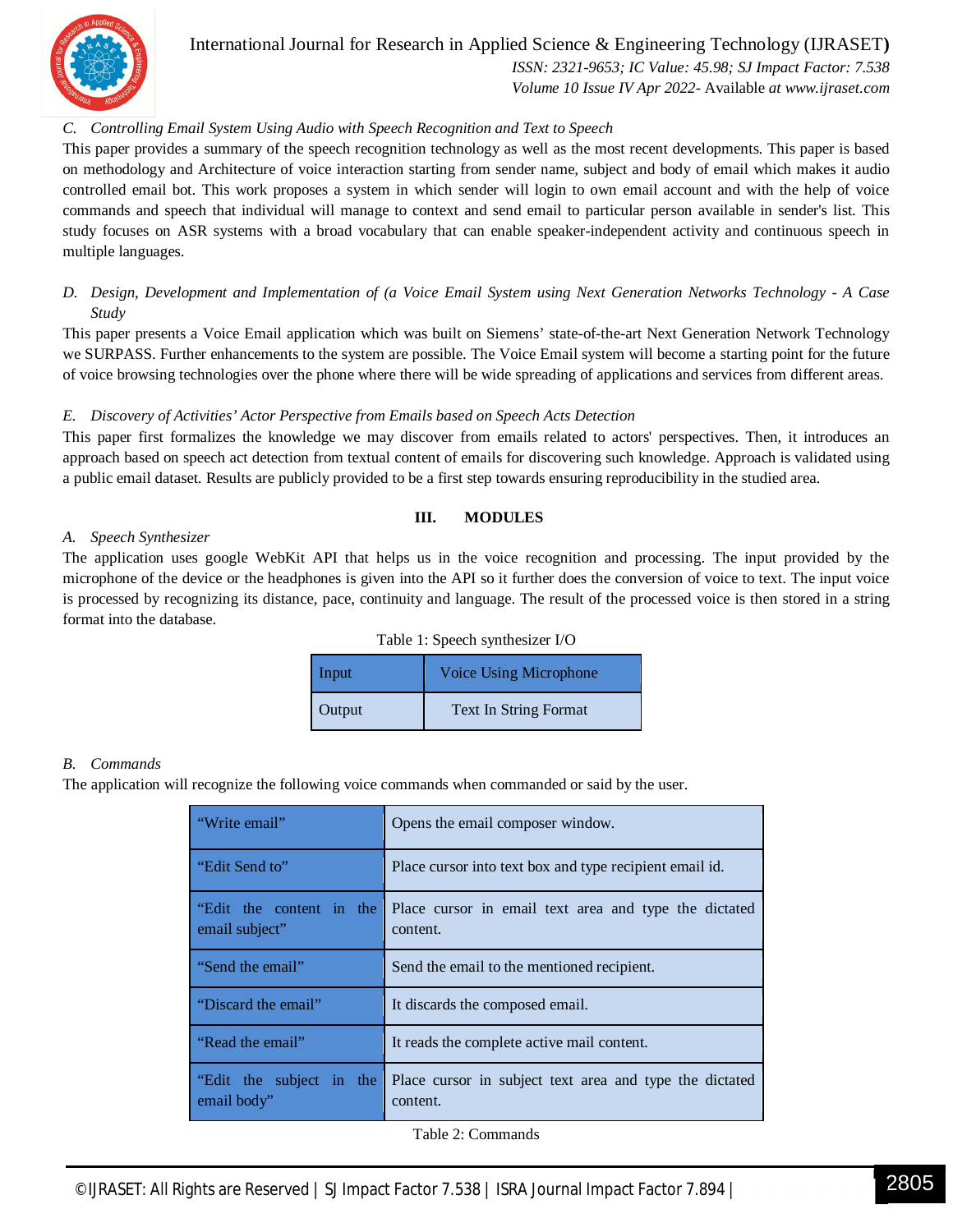

# International Journal for Research in Applied Science & Engineering Technology (IJRASET**)**  *ISSN: 2321-9653; IC Value: 45.98; SJ Impact Factor: 7.538 Volume 10 Issue IV Apr 2022-* Available *at www.ijraset.com*

# *C. Send Email*

Saying "send the email" will send the composed email. The user will have an option to read the entire email composed by them before sending it to the concerned email-id. This application will take the user email address registered during sign-in as the sender address.

# *D. Read Email*

Saying "read the email" will read the received email for the user. The application will read the entire content of the email which the user wants to read. The email that will be read can be heard through the speaker.

| Input  | Text (Email)          |
|--------|-----------------------|
| Output | Audio (Reading Email) |

Table 3: Read Email I/O



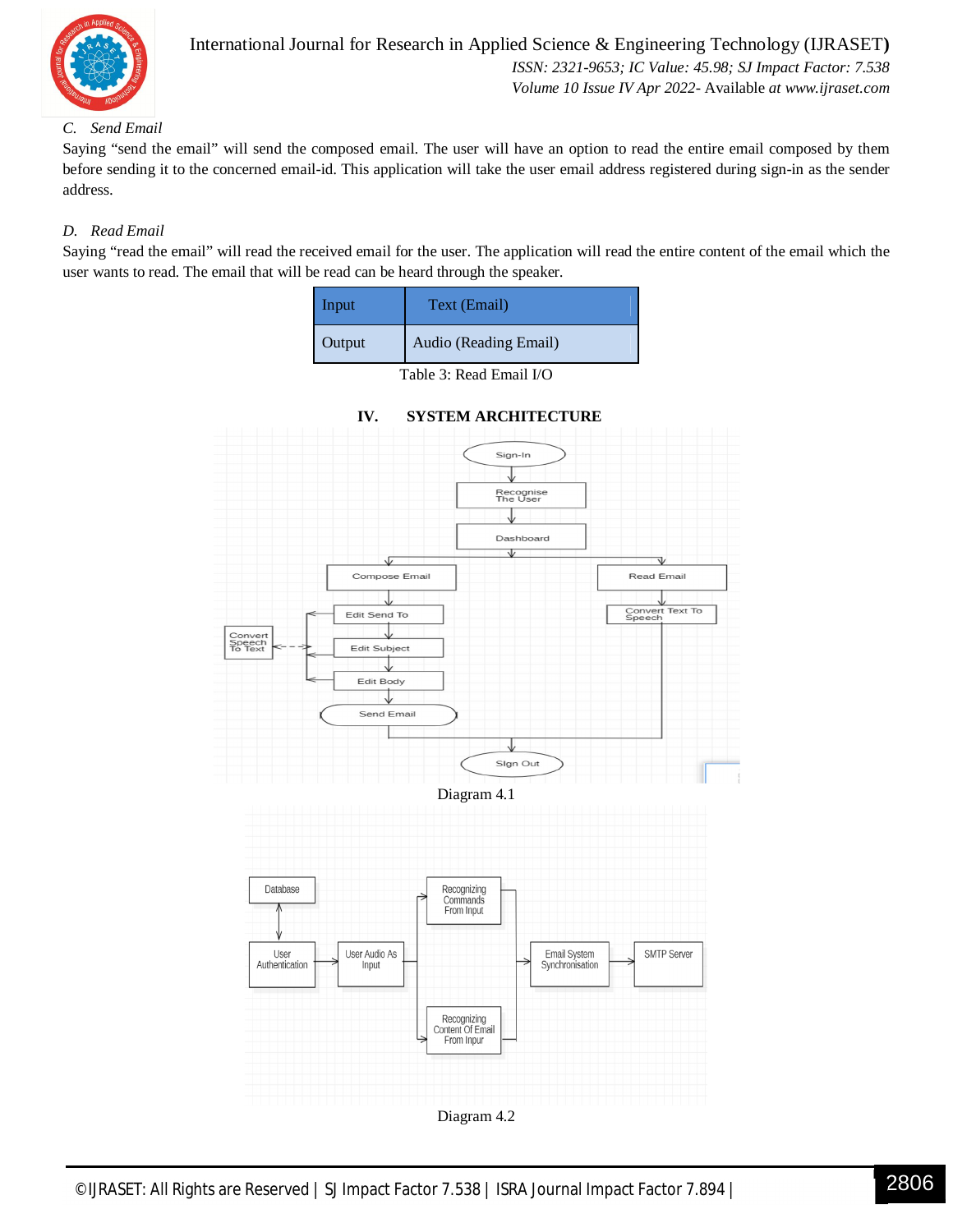

International Journal for Research in Applied Science & Engineering Technology (IJRASET**)**

 *ISSN: 2321-9653; IC Value: 45.98; SJ Impact Factor: 7.538 Volume 10 Issue IV Apr 2022-* Available *at www.ijraset.com*

# **V. CONCLUSION**

Through this voice-based Email System it will become easier for visually impaired people to communicate independently using the mail facility. This will also provide a helping hand for the people unknown to the Email system and the steps to send Emails. Reading, writing and accessing any of the e-mails will be easier than never, as all of this will just work on instructions given by the users orally.

#### **REFERENCES**

- [1] S. Kumar, Y. R. and R. Aishwarya, "Voice Email Based On SMTP For Physically Handicapped," 2021 5th International Conference on Intelligent Computing and Control Systems (ICICCS), 2021, pp. 1323-1326, doi: 10.1109/ICICCS51141.2021.9432206.
- [2] G. S. V. R. K. Rao and E. Siew, "Design, development and implementation of a voice email system using next generation networks technology a case study," The 7th International Conference on Advanced Communication Technology, 2005, ICACT 2005., 2005, pp. 462-464, doi: 10.1109/ICACT.2005.245903.
- [3] S.Noel, "Human computer interaction(HCI) based Smart Voice Email (Vmail) Application Assistant for Visually Impaired Users (VIU)," 2020 Third International Conference on Smart Systems and Inventive Technology (ICSSIT), 2020, pp. 895-900, doi: 10.1109/ICSSIT48917.2020.9214139.
- [4] H. D. Shah, A. Sundas and S. Sharma, "Controlling Email System Using Audio with Speech Recognition and Text to Speech," 2021 9th International Conference on Reliability, Infocom Technologies and Optimization (Trends and Future Directions) (ICRITO), 2021, pp. 1-7, doi: 10.1109/ICRITO51393.2021.9596293.
- [5] M. Elleuch, O. Alaoui Ismaili, N. Laga, N. Assy and W. Gaaloul, "Discovery of Activities' Actor Perspective from Emails based on Speech Acts Detection," 2020 2nd International Conference on Process Mining (ICPM), 2020, pp. 73-80, doi: 10.1109/ICPM49681.2020.00021.